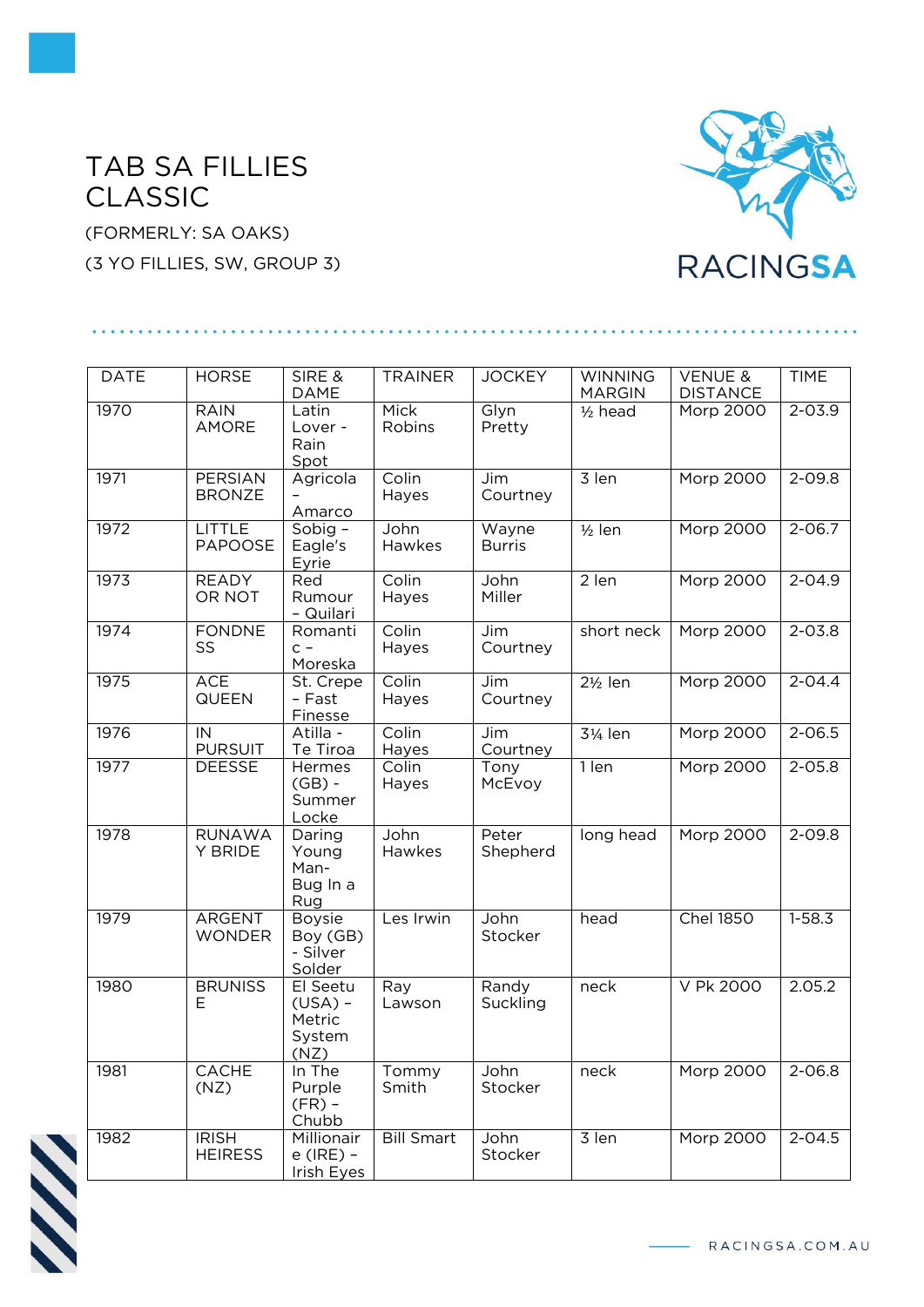| 1983     | <b>CASEY</b><br><b>BELLE</b><br>(NZ)        | Zamazaa<br>$n$ (FR) -<br>Lady<br><b>Belle</b>          | Colin<br>Hayes                      | David<br>Tootell                   | 3 len                | Morp 2000        | $2 - 04.1$     |
|----------|---------------------------------------------|--------------------------------------------------------|-------------------------------------|------------------------------------|----------------------|------------------|----------------|
| 1984     | <b>NELISKA</b><br>(NZ)                      | Zamazaa<br>$n$ (FR) -<br>Shantun<br>$\overline{g}$     | Geoff<br>Murphy                     | <b>Brendan</b><br>Clements         | 3/ <sub>4</sub> len  | Morp 2000        | $2 - 07.7$     |
| 1986     | <b>CIMARRA</b>                              | Whiskey<br>Road<br>$(USA) -$<br>Techniqu<br>e(NZ)      | Kerry<br>Walker                     | $\overline{Alf}$<br>Matthews       | 3 len                | Morp 2400        | $2 - 37.0$     |
| 1987     | <b>MARMALI</b><br>TRE (NZ)                  | Wolverto<br>$n$ (IRE) -<br>Tiffany<br>Rose             | Geoff<br>Murphy                     | David<br>Tootell                   | 11/ <sub>4</sub> len | Morp 2400        | $2 - 40.9$     |
| 1988     | LADY<br><b>LIBERTY</b>                      | Noble<br>Bijou<br>$(USA) -$<br>Yvette                  | <b>Brian</b><br>Mayfield<br>Smith   | Jim<br>Cassidy                     | 7 len                | Morp 2400        | $2 - 31.4$     |
| 1989     | <b>OUR</b><br><b>HEAVENL</b><br>Y BODY      | Grosven<br>$or -$<br>Astral                            | Michael<br>Moroney                  | Jim<br>Collett                     | 3/ <sub>4</sub> len  | <b>Morp 2400</b> | $2 -$<br>36.28 |
| 1990     | <b>GAMINE</b><br>(NZ)                       | Keen<br>$(GB)$ -<br>Rememb<br>er<br>Century            | John<br>Meagher                     | Steven<br>King                     | 1½ len               | <b>Morp 2400</b> | $2 -$<br>34.95 |
| 1991     | LEE'S BID<br>(NZ)                           | Tawfiq<br>$(USA) -$<br>Lyn's<br>Orchid                 | $\overline{\text{Vic}}$<br>Thompson | $\overline{\mathsf{Shane}}$<br>Dye | 11/ <sub>4</sub> len | Morp 2400        | $2 - 31.18$    |
| 16/05/92 | <b>RAMYAH</b>                               | Raami<br>$(GB)$ -<br>Rich<br>Fantasy<br>(NZ)           | Gerald<br>Ryan                      | Craig Dinn                         | $1/2$ len            | Morp 2400        | $2 -$<br>36.27 |
| 15/05/93 | <b>OUR</b><br><b>TRISTALI</b><br><b>GHT</b> | Sir<br>Tristram<br>$(IRE) -$<br>Tudor<br>Light<br>(NZ) | <b>Bart</b><br>Cummings             | Steven<br>King                     | 3 len                | Morp 2400        | $2 -$<br>30.10 |
| 14/05/94 | <b>PINDI</b>                                | Toy<br>Pindarii<br>$(NZ)$ -<br>Conshell<br>е           | Colin<br>Alderson                   | Alf<br>Matthews                    | long neck            | Morp 2400        | $2 -$<br>32.04 |
| 13/05/95 | <b>CHERON</b><br><b>TESSA</b>               | Western<br>Symphon<br>$V -$<br>Rontessa<br>(NZ)        | Leon<br>Corstens                    | Simon<br>Price                     | short neck           | Morp 2500        | $2 -$<br>38.20 |
| 18/05/96 | <b>MISS</b><br><b>MARGAR</b><br>EТ          | Marscay<br>- Fancy<br>Miss                             | Peter<br>Hayes                      | Simon<br>Price                     | 13/ <sub>4</sub> len | Morp 2500        | $2 -$<br>38.22 |
| 17/05/97 | <b>DEROBE</b><br>(NZ)                       | Pompeii<br>Court -<br>Petite<br>Voleuse                | Lee<br>Freedman                     | Steven<br>King                     | $1/2$ len            | Morp 2500        | $2 - 42.11$    |
| 16/05/98 | <b>ZACHELI</b><br>NE (NZ)                   | Zabeel<br>$(NZ)$ -<br>Castel<br>Cheline                | Gai<br>Waterhou<br>se               | Shane<br>Dye                       | Short 1/2<br>hd      | Morp 2500        | $2 -$<br>39.34 |

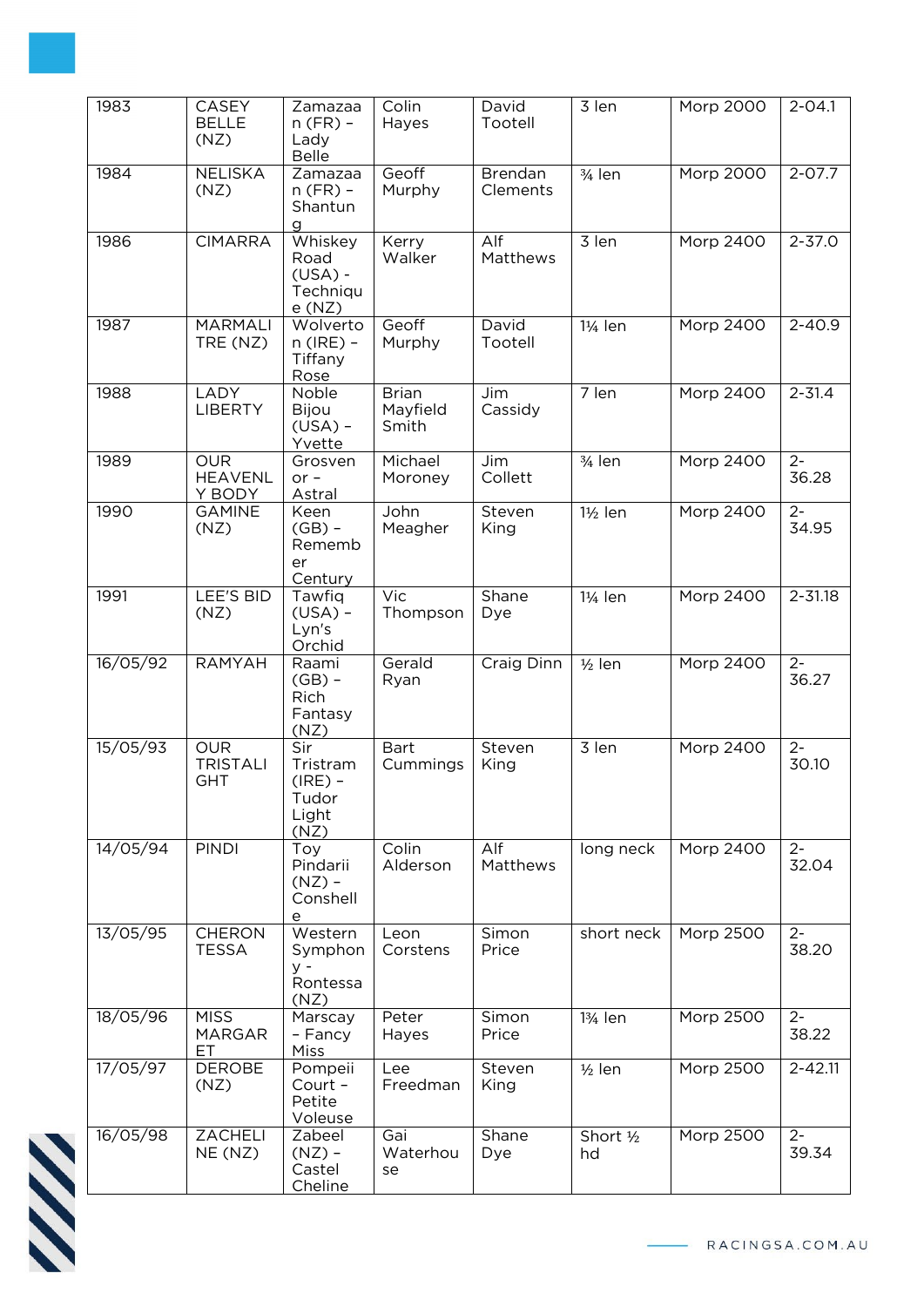| 12/05/99 | <b>EPISODE</b>                                | Scenic<br>$(IRE) -$<br>Apache<br>Girl                  | David Hall             | Damien<br>Oliver   | 21/ <sub>2</sub> lens | Morp 2500        | $2 -$<br>41.34          |
|----------|-----------------------------------------------|--------------------------------------------------------|------------------------|--------------------|-----------------------|------------------|-------------------------|
| 10/05/00 | <b>VOILE</b><br>D'OR                          | Dieu<br>$D'Or -$<br>Curator                            | Joe Miller             | <b>Jeff Noske</b>  | 51⁄4 lens             | Morp 2500        | $2 -$<br>39.51          |
| 19/05/01 | <b>ASIA</b>                                   | Danehill<br>$(USA) -$<br>English<br>Wonder             | Jack<br>Denham         | Damien<br>Oliver   | 21/ <sub>2</sub> lens | Morp 2500        | $\overline{2}$<br>41.20 |
| 18/05/02 | SHE'S<br><b>ARCHIE</b>                        | Archway<br>$(IRE) - A$<br>Little<br>Timid              | Darren<br>Weir         | Peter<br>Mertens   | $1/2$ head            | Morp 2500        | $2 -$<br>42.13          |
| 17/05/03 | <b>LARROC</b><br><b>HA</b>                    | Danehill<br>$(USA) -$<br>Kensingt<br>on<br>Gardens     | Tony<br>McEvoy         | Danny<br>Nikolic   | $1/2$ len             | <b>Morp 2500</b> | $2 -$<br>40.92          |
| 17/05/04 | <b>DOWRY</b><br>(NZ)                          | Bahhare<br>$(USA) -$<br>Destined<br>for ME<br>(NZ)     | Murray<br><b>Baker</b> | Rhys<br>McLeod     | neck                  | Morp 2500        | $2 -$<br>38.15          |
| 16/05/05 | <b>IRISH</b><br><b>DARLING</b>                | Ivory's<br>Irish -<br>Sandy<br>Darling                 | <b>Tony Vasil</b>      | Paul<br>Harvey     | 11/ <sub>4</sub> len  | <b>Morp 2500</b> | $2 -$<br>36.02          |
| 07/05/06 | <b>DREAM</b><br><b>THE</b><br><b>DREAM</b>    | Encosta<br>de Lago<br>- Dream<br>of the<br>Dance       | Jamie<br>Edwards       | Noel<br>Callow     | 11/ <sub>4</sub> len  | Morp 2500        | $\overline{2}$<br>46.15 |
| 06/05/07 | <b>WATCHE</b><br>S                            | Encosta<br>De Lago<br>Wellingt<br>on<br>Dreamer        | Michael<br>Kent        | Danny<br>Brereton  | $1/2$ len             | Morp 2500        | $2 -$<br>38.40          |
| 12/04/08 | <b>QUEEN</b><br>OF<br><b>QUEENS</b>           | King of<br><b>Kings</b><br>$(GB)$ -<br>The Kulm        | Mick Price             | Dale<br>Smith      | sht 1/2 hd            | Morp 2500        | $2 -$<br>38.26          |
| 04/04/09 | ZAPURPL<br>E(NZ)                              | Zabeel<br>$(NZ)$ -<br>Purple<br>Groove<br>(NZ)         | Jim<br>Conlan          | Nicholas<br>Ryan   | 11/ <sub>4</sub> len  | Morp 2500        | $2 -$<br>39.27          |
| 10/04/10 | <b>DANAUP</b><br><b>AIR</b><br><b>STARLET</b> | Delago<br>Brom -<br>Danaupai<br>r(NZ)                  | Patrick<br>Payne       | Matthew<br>Neilson | 1 len                 | <b>Mrpk 2400</b> | $2 -$<br>34.43          |
| 09/04/11 | <b>PRECIOU</b><br>S<br>LORRAIN<br>Ε           | Encosta<br>de Lago<br>Monsoon<br>Wedding               | David<br>Hayes         | Paul Gatt          | $1/2$ len             | Mrpk 2400        | $2 -$<br>33.88          |
| 12/05/12 | <b>RED</b><br><b>TYPHOO</b><br>N              | Hold<br>That<br>Tiger<br>$(USA) -$<br>Ladybird<br>Blue | Robert<br>Smerdon      | Luke<br>Nolen      | 1 3/ <sub>4</sub> len | Morp 2500        | $2 -$<br>43.19          |
| 11/05/13 | <b>WOWEE</b>                                  | Choisir -<br>Zeal (Z)                                  | John<br>Sadler         | Nicholas<br>Hill   | $1/2$ neck            | Morp 2500        | $2 -$<br>39.00          |